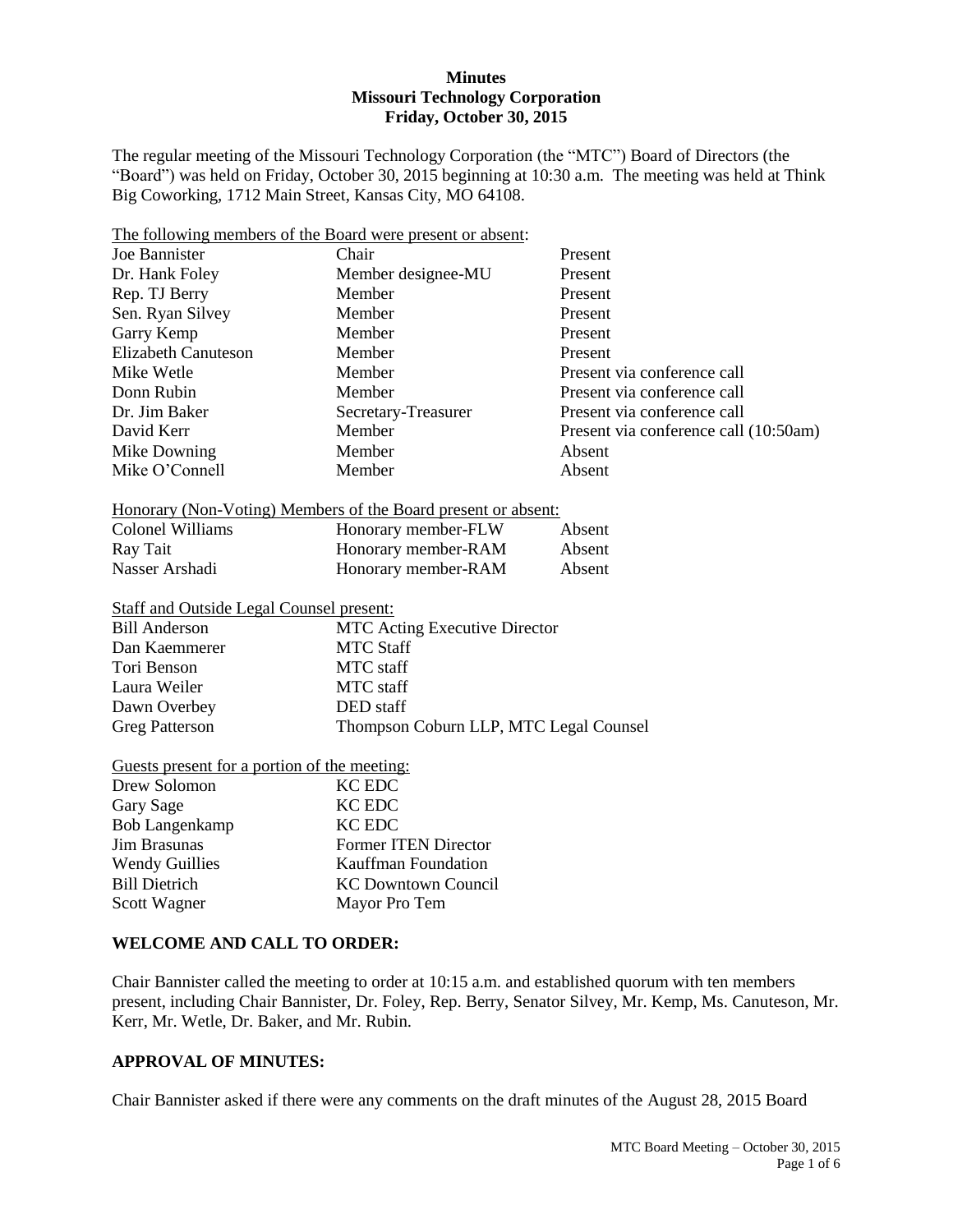meeting, which had been distributed to the Board prior to the meeting. There were no comments. On motion by Rep. Berry, seconded by Dr. Foley, the following resolution was unanimously approved by those members present:

**RESOLVED,** the Board hereby approves the minutes of the regular Board meeting held on August 28, 2015, as submitted.

## **EXECUTIVE DIRECTOR REPORT:**

Chair Bannister asked Director Anderson to present the MTC Executive Director report. Director Anderson reported that 15 IDEA Fund transactions closed since the preceding Board meeting with \$4.1 million disbursed alongside more than \$9 million in leveraged capital from other sources. Overall, 99 IDEA Fund financings have closed, totaling \$25 million of investments alongside leveraged capital from other sources of more than \$200 million. Director Anderson stated that MTC staff will continue to work toward fulfillment of Board-approved applications for financial assistance. He noted that significant investments were made in Vasculox and MediBeacon. He advised that MTC ranked as the #1 VC Investor in the Midwest by Pitchbook and Missouri had the highest growth of new business creation from 2012-2013. He then reviewed first quarter activities and closed his report by reviewing activities the MTC staff planned to undertake in the second quarter.

### **KAUFFMAN FOUNDATION UPDATE:**

Chair Bannister welcomed Wendy Guillies with the Kauffman Foundation. She stated the mission of the Foundation is to help individuals attain economic independence by advancing educational achievement and entrepreneurial success, consistent with the aspirations of founder, Ewing Marion Kauffman. She advised their newly adopted strategic plan is being implemented now to support program goals: bringing new school models to KC; focusing on teachers and leaders; entrepreneurship; and working with the civic community.

### **WELCOME/LAUNCH KC AND TECH WEEK UPDATES:**

Drew Solomon with KC EDC welcomed the Board to Kansas City and reminded the Board that MTC has invested more than \$2 million in programs in Kansas City. Bill Dietrich and Mayor Pro Tem Wagner joined in welcoming the Board and thanked them and MTC for their continued support. Mr. Solomon and Mr. Dietrich gave an update on LaunchKC and advised of their future goals of wanting to attract talent to Kansas City; and raise the profile of Kansas City as an innovation hub. Mr. Solomon also gave an update from TechWeek, which was held in Kansas City in September.

### **EXECUTIVE COMMITTEE REPORT:**

Chair Bannister reported that that Executive Committee met three times during the first quarter.Chair Bannister then opened for discussion the topic of the 2015 Annual Report. After discussion and on motion by Ms. Canuteson, seconded by Mr. Kemp, the following resolution was unanimously approved by those members present:

**RESOLVED**, the Board hereby approves the draft 2015 MTC Annual Report in substantially the form presented; and

**FURTHER RESOLVED,** the Board hereby authorizes the Acting Executive Director to revise the presented draft in such manner as he deems advisable in the best interest of the MTC and to submit the finalized report for submission to the General Assembly.

### **BOARD GOVERNANCE MATTERS:**

Chair Bannister stated that there are currently two Board vacancies and several members whose terms have expired and are continuing to serve. He encouraged any member wishing to stay on the Board to reapply to the Governor's office.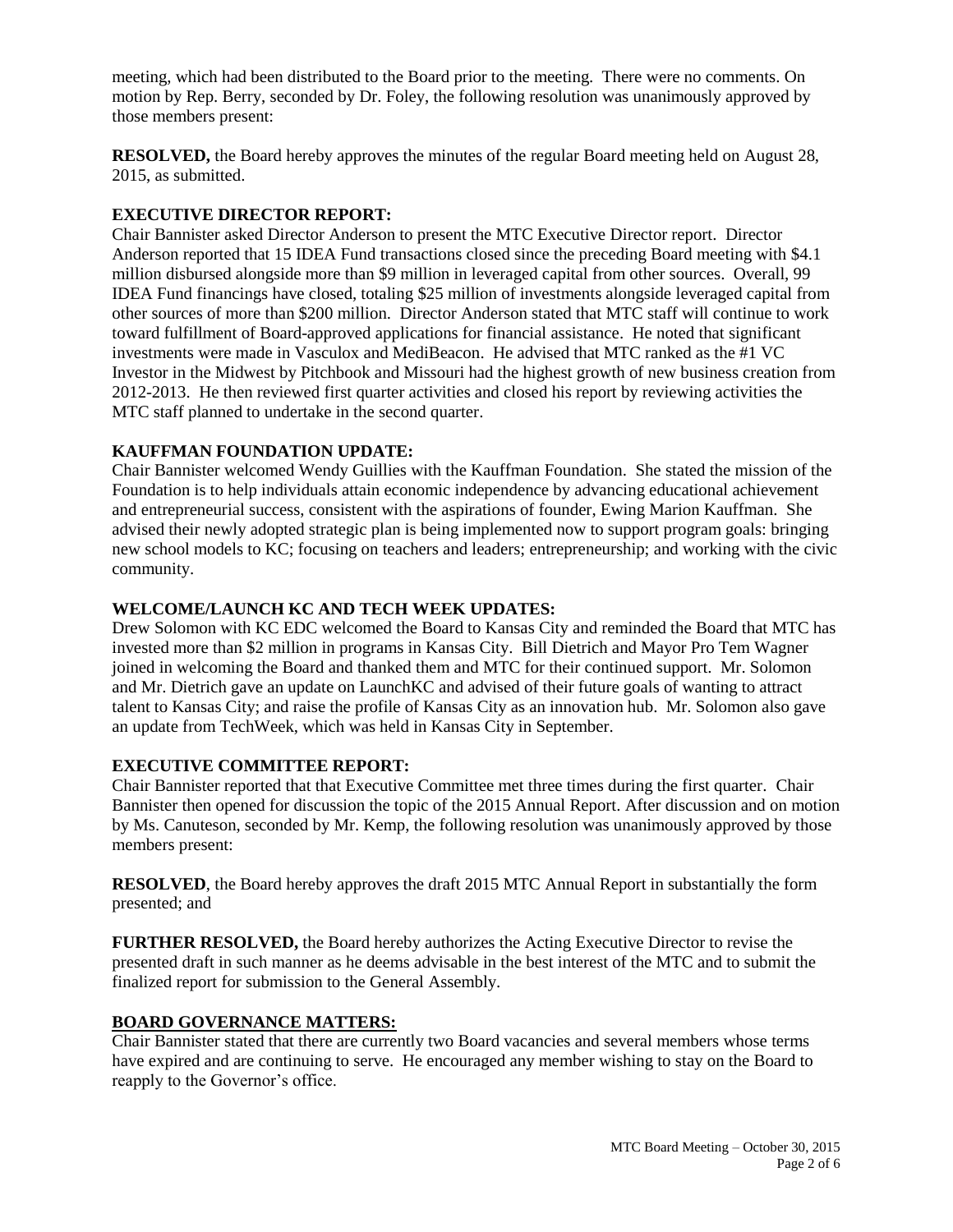On motion by Ms. Canuteson, seconded by Rep. Berry, the following resolutions were unanimously approved by those members present:

**RESOLVED**, the Board hereby ratifies the re-appointment of Dr. Jim Baker as Vice-Chair of the MTC Board.

**RESOLVED**, the Board hereby ratifies the appointment of Garry Kemp as Secretary/Treasurer of the MTC Board.

On motion by Chair Bannister, seconded by Rep. Berry, the following resolutions were unanimously approved by those members present:

**RESOLVED,** the Board hereby ratifies the appointment of Garry Kemp as Signatory to the MTC's bank accounts.

# **AUDIT AND FINANCE COMMITTEE REPORT:**

Chair Bannister asked Director Anderson to present the Audit and Finance Committee report. Director Anderson presented the FY2016 First Quarter Treasurer's Report, which was distributed to the Board prior to the meeting. After a detailed discussion, and on motion by Dr. Foley, seconded by Rep. Berry, the following resolution was unanimously approved by those members present:

**RESOLVED,** the Board hereby approves the 1st Quarter FY2016 Treasurer's Report dated October 30, 2015, as amended.

Director Anderson then directed the Board's attention to the MTC policies that were distributed prior to the meeting. Director Anderson advised there were no changes from last year and requested that each member review the policies and sign an acknowledgement form.

### **INVESTMENT COMMITTEE REPORT:**

Chair Bannister called on Mr. Kerr to present the Investment Committee report, which Mr. Kerr then asked Mr. Kaemmerer to present. Mr. Kaemmerer called the Board's attention to the Investment Committee report which was distributed to the Board prior to the meeting. Mr. Kaemmerer reported the MTC received a total of 45 IDEA Fund Round 16 applications requesting nearly \$18.5 million total; five Venture Capital Co-Investment (VCCI) applications requesting \$7.5 million, 12 TechLaunch applications requesting \$980,000, 26 Seed Capital Co-Investment (SEED) applications requesting more than \$8.8 million, and two High Tech Industrial Expansion (HTIE) applications requesting \$1.1 million. The MTC staff evaluated the applications in accordance with customary practice applying MTC's Investment Guidelines. Sixteen applications advanced to the Investment Committee for further consideration. Following a day of presentations and in-person applicant interviews on October 21, 2015, the Investment Committee recommended 14 applications for funding, subject to further due diligence and the preparation and execution of definitive transaction documents, including seven SEED applications, one VCCI application, one HTIE application, and five TechLaunch applications, for a total of \$2.2 million in recommended funding.

### **CLOSED SESSION:**

On motion by Rep. Berry, seconded by Dr. Foley, the following resolution was approved by the following roll call vote:

**RESOLVED**, the Board hereby approves entering Closed Session at 11:59 a.m. pursuant to Sections 610.021 (1), (12), (14) and (15) RSMo.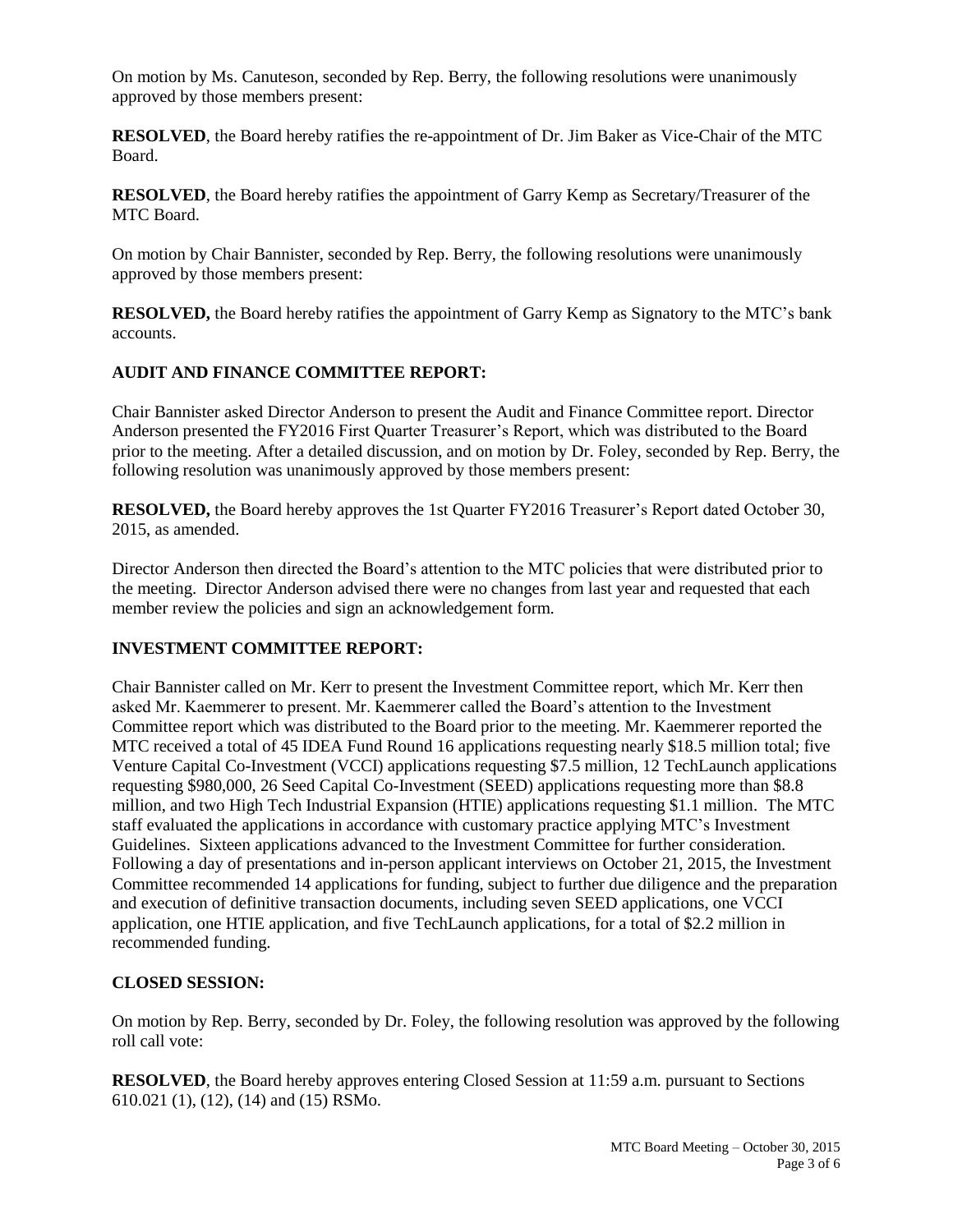| Mr. Kemp    | aye | Chair Bannister | aye |
|-------------|-----|-----------------|-----|
| Dr. Foley   | ave | Ms. Canuteson   | aye |
| Rep. Berry  | ave | Mr. Wetle       | aye |
| Sen. Silvey | ave | Mr. Rubin       | aye |
| Dr. Baker   | aye |                 |     |

On motion by Chair Bannister, seconded by Dr. Foley, the following resolution was approved by the following roll call vote:

| Mr. Kemp    | aye | <b>Chair Bannister</b> | aye |
|-------------|-----|------------------------|-----|
| Dr. Foley   | ave | Ms. Canuteson          | aye |
| Rep. Berry  | aye | Mr. Wetle              | aye |
| Sen. Silvey | ave | Mr. Rubin              | aye |
| Dr. Baker   | aye |                        |     |

**RESOLVED,** the Board hereby approves exiting Closed Session at 12:20 p.m.

Chair Bannister reported that the Board took no action in the Closed Session after a discussion confined to the matters stated above. The Board continued its discussion in Open Session.

#### **MISSOURI HUD DISASTER GRANT LEVERAGE REQUEST:**

Director Anderson advised that this project was originally presented to the Investment Committee at their October 21, 2015 meeting.DED Division of Business and Community Development Director, Sallie Hemenway, reached out to MTC to request a \$100,000 contribution toward DED's competition for disaster recovery funding, sponsored by HUD. The HUD application will contain funding to support "centers of innovation and opportunity" where location, types of services, delivery of service, is all designed by the community. The funds would be dedicated to the operational costs of one of the centers and would be counted as required match for scoring under the grant.

On motion by Ms. Canuteson, seconded by Dr. Foley, the following resolution was approved by those non-recused members present (Chair Bannister disclosed that his employer, the St. Louis Regional Economic Development Partnership was a potential partner with DED on the HUD grant and recused himself from the vote):

**RESOLVED,** the Board hereby approves an award of financial assistance to the Missouri HUD Disaster Grant Request by the Missouri Department of Economic Development, subject to satisfaction of conditions as noted;

**FURTHER RESOLVED**, the Board hereby delegates to the MTC Executive Committee full power and authority on behalf of the MTC to complete any remaining due diligence and to negotiate, amend, and approve any and all agreements, documents or instruments and to take such other actions as may be required or desirable in connection with, or in furtherance of such awards; and

**FURTHER RESOLVED**, the Board hereby authorizes the MTC Acting Executive Director on behalf of the MTC to execute and deliver all documents relating to such award.

### **IDEA FUND MODIFICATION POLICY:**

Director Anderson advised that the current policy states that only investment executed after board approval qualifies as match. Proposed policy states investment executed up to 90 days prior to board approval qualifies as match.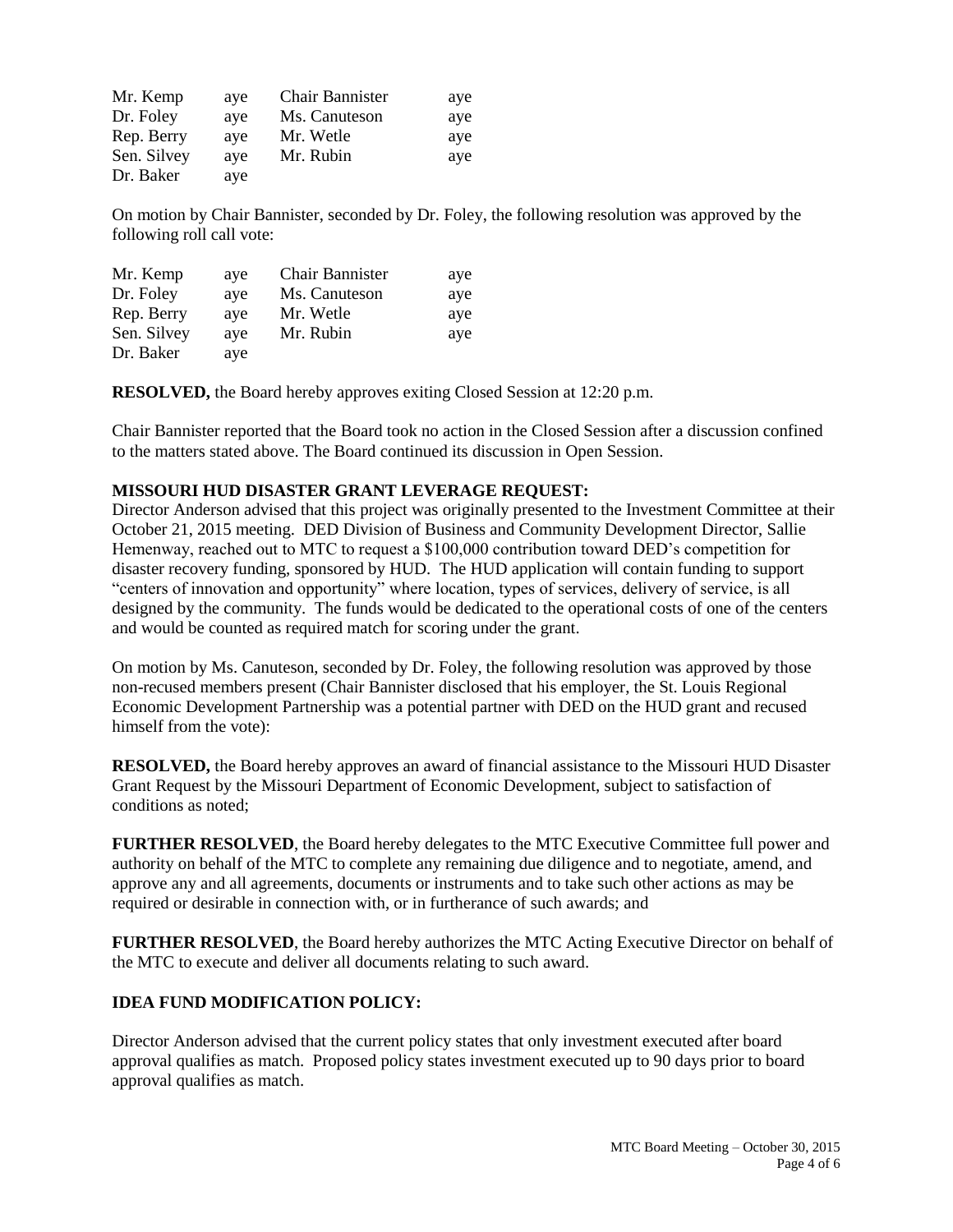On motion by Rep. Berry, seconded by Mr. Kemp, the following resolution was unanimously approved by those members present:

**RESOLVED,** the Board hereby approves modification of the MTC IDEA Fund matching funds policy as presented.

### **INVESTMENT COMMITTEE RECOMMENDATIONS:**

On motion by Dr. Foley, seconded by Mr. Kemp, the following resolutions were unanimously approved by those non-recused members present (Mr. Kemp for TL-2015-16-008, and Mr. Rubin for TL-2015-16- 001, TL-2015-16-003, VCCI-2015-16-001 and HTIE-2015-16-002):

**RESOLVED,** the Board hereby approves the following TechLaunch Program awards, subject to satisfying the ordinary program conditions: TL-2015-16-001 (Accuronix Therapeutics, Inc.) in the amount of \$75,000; TL-2015-16-003 (Edison Agrosciences, Inc.) in the amount of \$75,000; TL-2015-16- 006 (LocalRaces.com) in the amount of \$100,000; TL-2015-16-008 (PatientsVoices, LLC) in the amount of \$75,000; and TL-2015-16-010 (TapTeach, LLC) in the amount of \$50,000; and

**FURTHER RESOLVED, the Board hereby delegates to the MTC Executive Committee full power and** authority on behalf of the MTC to complete any remaining due diligence and to negotiate, amend, and approve any and all agreements, documents or instruments and to take such other actions as may be required or desirable in connection with, or in furtherance of such awards; and

**FURTHER RESOLVED**, the Board hereby authorizes the MTC Acting Executive Director on behalf of the MTC to execute and deliver all documents relating to such awards.

**RESOLVED,** the Board hereby approves the following Seed Capital Co-Investment Program awards, subject to satisfying the ordinary program conditions: SEED-2015-16-006 (Aerial Agriculture, Inc.) in the amount of \$200,000; SEED-2015-16-009 (CTY, LLC) in the amount of \$100,000; SEED-2015-16- 011 (FocalCast) in the amount of \$100,000; SEED-2015-16-013 (Greetabl) in the amount of \$150,000; SEED-2015-16-022 (PFITR) in the amount of \$150,000; SEED-2015-16-023 (PopBookings) in the amount of \$75,000; and SEED-2015-16-026 (TallyFy) in the amount of \$200,000; and

**FURTHER RESOLVED, the Board hereby delegates to the MTC Executive Committee full power and** authority on behalf of the MTC to complete any remaining due diligence and to negotiate, amend, and approve any and all agreements, documents or instruments and to take such other actions as may be required or desirable in connection with, or in furtherance of such awards; and

**FURTHER RESOLVED**, the Board hereby authorizes the MTC Acting Executive Director on behalf of the MTC to execute and deliver all documents relating to such awards.

**RESOLVED,** the Board hereby approves the following Missouri Venture Capital Co-Investment Program awards, subject to satisfying the ordinary program conditions: VCCI-2015-16-001 (Adarza Biosystems) in the amount of \$500,000; and

**FURTHER RESOLVED**, the Board hereby delegates to the MTC Executive Committee full power and authority on behalf of the MTC to complete any remaining due diligence and to negotiate, amend, and approve any and all agreements, documents or instruments and to take such other actions as may be required or desirable in connection with, or in furtherance of such award; and

**FURTHER RESOLVED**, the Board hereby authorizes the MTC Acting Executive Director on behalf of the MTC to execute and deliver all documents relating to such award.